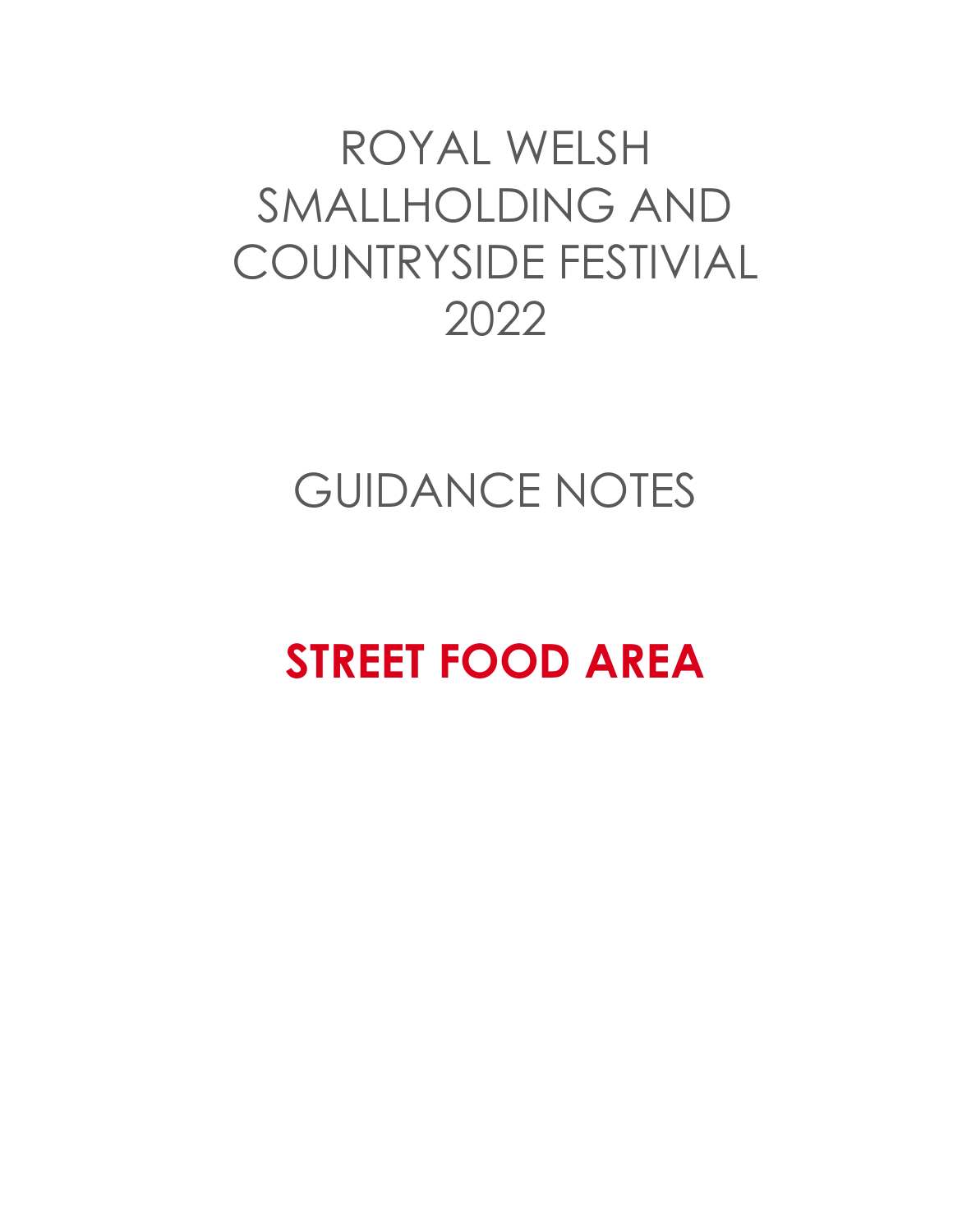### **Contents**

- **1. Recruitment Process**
- **2. Selection Criteria**
- **3. Documentation to be held on stand**
- **4. Access and Vehicle Parking**
- **5. Alcohol and Licensing**
- **6. Security**
- **7. Waste Disposal**
- **8. Health and Safety**
- **9. Emergency Procedure**
- **10. Selling and Preparing Food**
- **11. Data Protection**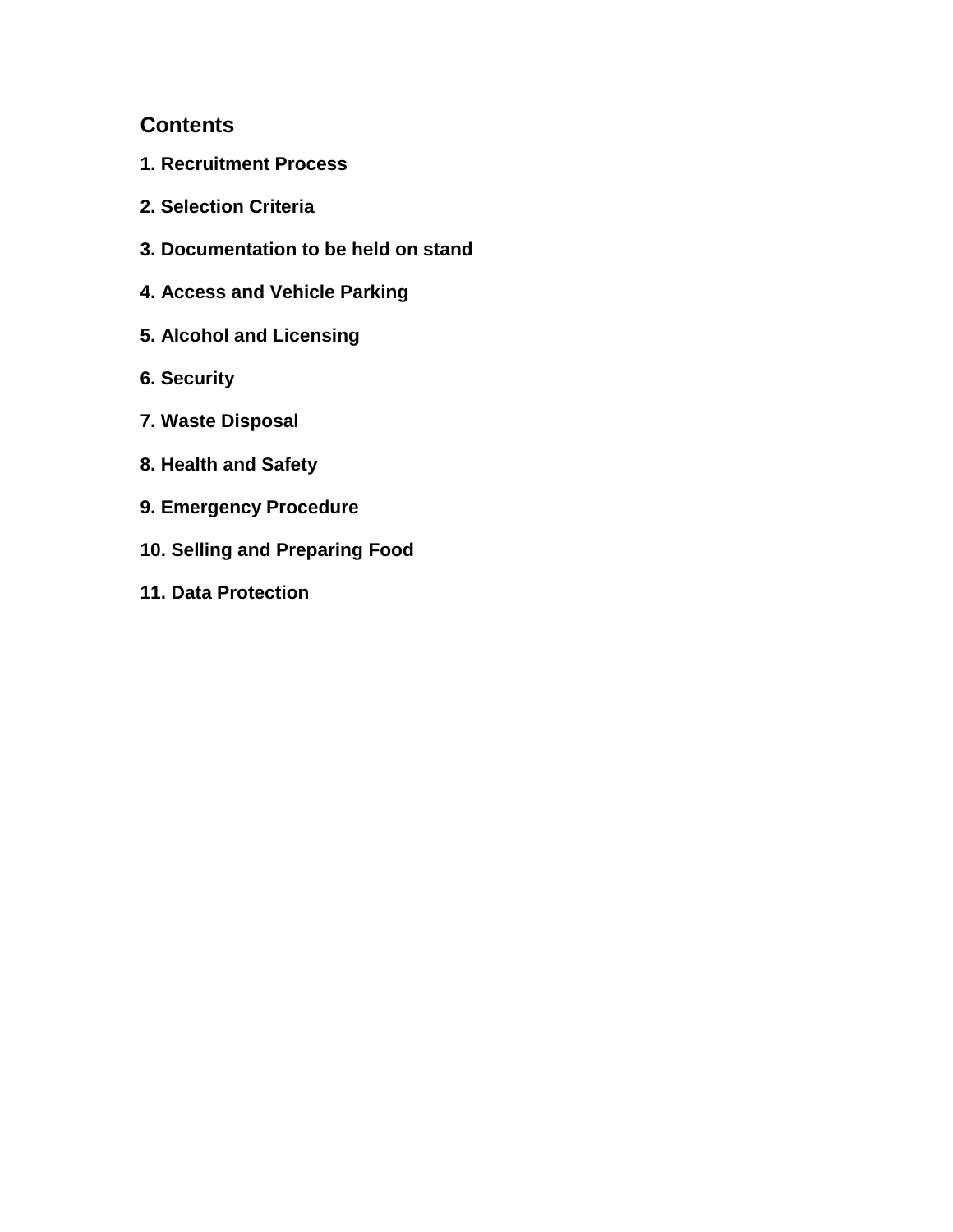**The Food and Drink Quarter in 2022 will consist of two distinct and separate areas for retail outlets and catering outlets. Retail outlets will be in the Food Hall and catering outlets in the Street Food Area. The requirements for each are somewhat different and are reflected in the information provided in separate notes. This note deals specifically with exhibiting in the Street Food Area.**

**Exhibitors are informed that all other relevant information regarding attendance at the Smallholding and Countryside Festival is contained in the Smallholding and Countryside Festival 2022 Regulations and they should ensure that they are familiar with all the requirements therein.**

**The link to the Regulations is** [2022-Festival-Tradestand-Rules-and-](https://rwas.wales/app/uploads/2021/12/2022-Festival-Tradestand-Rules-and-Regulations.pdf)[Regulations.pdf \(rwas.wales\)](https://rwas.wales/app/uploads/2021/12/2022-Festival-Tradestand-Rules-and-Regulations.pdf)

**No food is to be sold unless either a concession fee is paid or by prior agreement with the Society.**

#### **1. Recruitment Process**

Only one application per company is permitted within the Street Food area. Multiple applications on behalf of a single company, trading under various names, will not be permitted. Only one example of a particular product will be allowed in the Area and priority will be given to those who utilise Welsh ingredients in their product.

The Organisers reserve the right, without prejudice, to disregard inappropriate applications that are considered to be outside the guidelines laid out herein.

#### **2. Selection Criteria**

Priority will be given to food businesses/companies where:

- Exhibitors source Welsh products.
- There is limited duplication of the same food/drink provision. In other words, we will limit the number of similar products to be exhibited.
- They have shown good compliance with RWAS food hygiene inspection.

#### **3. Documentation to be held on stand**

Food stall holders must keep the following documents available to view at all times when on the Showground. Evidence:

• Of their specific food safety controls at the Showground e.g. an up to date Safer Food Better Business pack or other HACCP system. In particular, it must state their controls for guarding against E.coli and for managing water hygiene (sanitizing containers, pipework, hose pipes and fill points)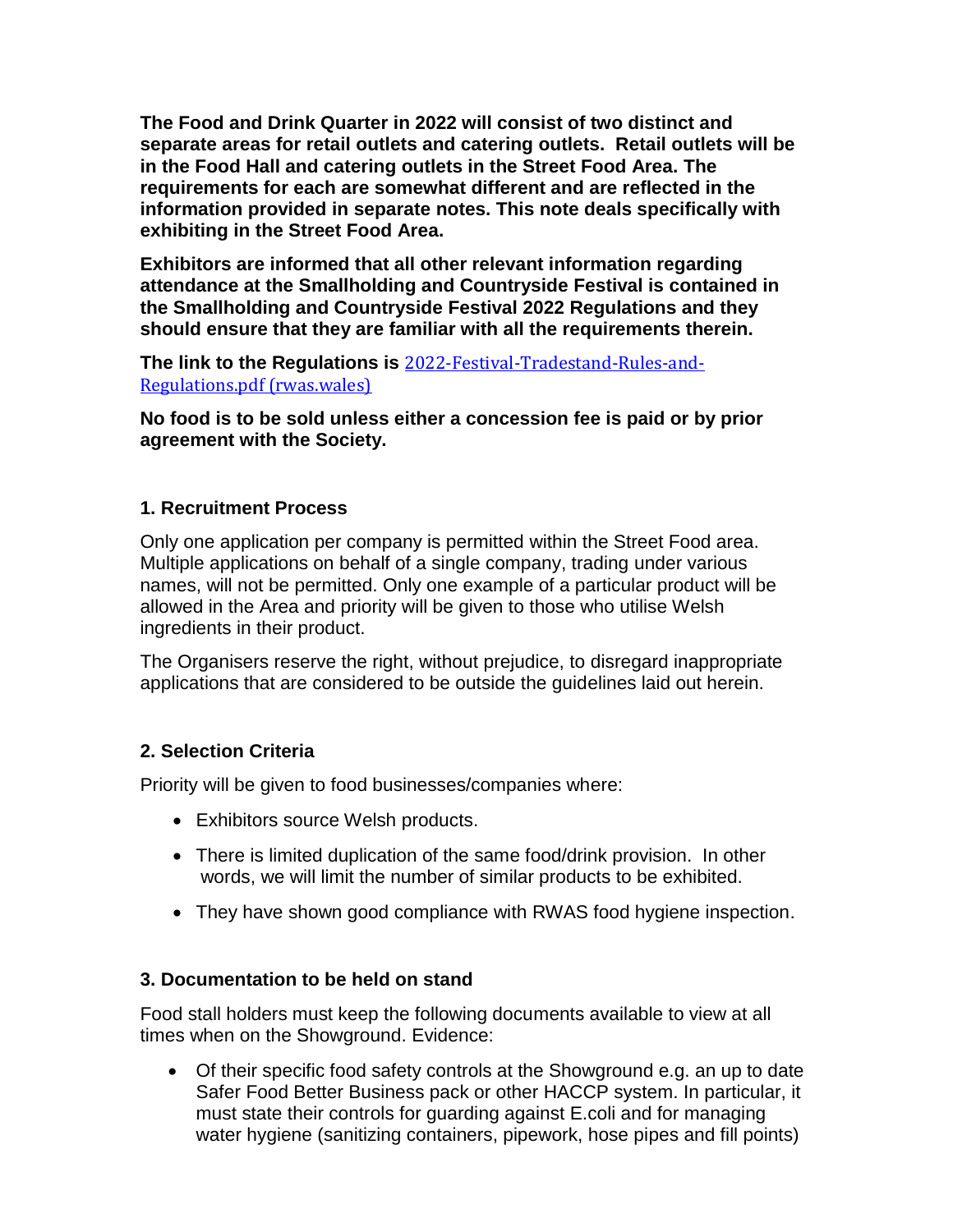- Of up to date hygiene training for those being employed during the event.
- To show that they have complied any recent inspection reports either from a local authority or from an Officer representing the Society
- Significant finding from their Showground specific risk assessments, making sure documentary evidence is kept on the unit/stall showing the control measures. This must include portable (electrical) appliance testing (PAT) records and up to date Public and or Employer's liability certification. Please see the Government's risk assessment example for further information – <http://www.hse.gov.uk/risk/casestudies/pdf/foodprep.pdf>
- COVID Risk assessment which covers how you propose to manage issues including social distancing and the wearing of face coverings if required by regulations.

#### **Please note that the public must be clearly able to see your:**

- **Hygiene Rating sticker (which must be relevant to the food activity on the stall e.g. retailing, catering, market stall, etc.)**
- **Sign to prompt the customer to ask about any allergenic ingredients in your products.**

Please ensure that you and all your staff have the relevant personal passes whilst on the Showground.

#### **4. Access and Vehicle Parking**

During build-up to the Show your access will be through the **Livestock Gate** at the north of the showground.

Please ensure that you use your Pre Festival vehicle pass for this period and display it clearly on the windscreen of your vehicle. You also need to ensure that you have your Pre Festival personal pass with you at all times during this period.

Access times for setting up your stand are:

#### **Friday 20 May 2022 09.00 am – 7.00 pm**

Please ensure your set-up is completed during this period.

Please refer to the site plans for your access route to the Street Food Area.

On Saturday 21 and Sunday 22 May you will be able to enter the showground in the morning with your vehicle to re-stock your stand but you will need to remove your vehicle from the showground once you have completed your delivery. All vehicles must be removed from site prior to 08.00am. This rule will be strictly enforced and for security reasons any vehicle left on site after 08.00am will be towed away.

Please ensure that you use your **Trade Servicing pass** for this period and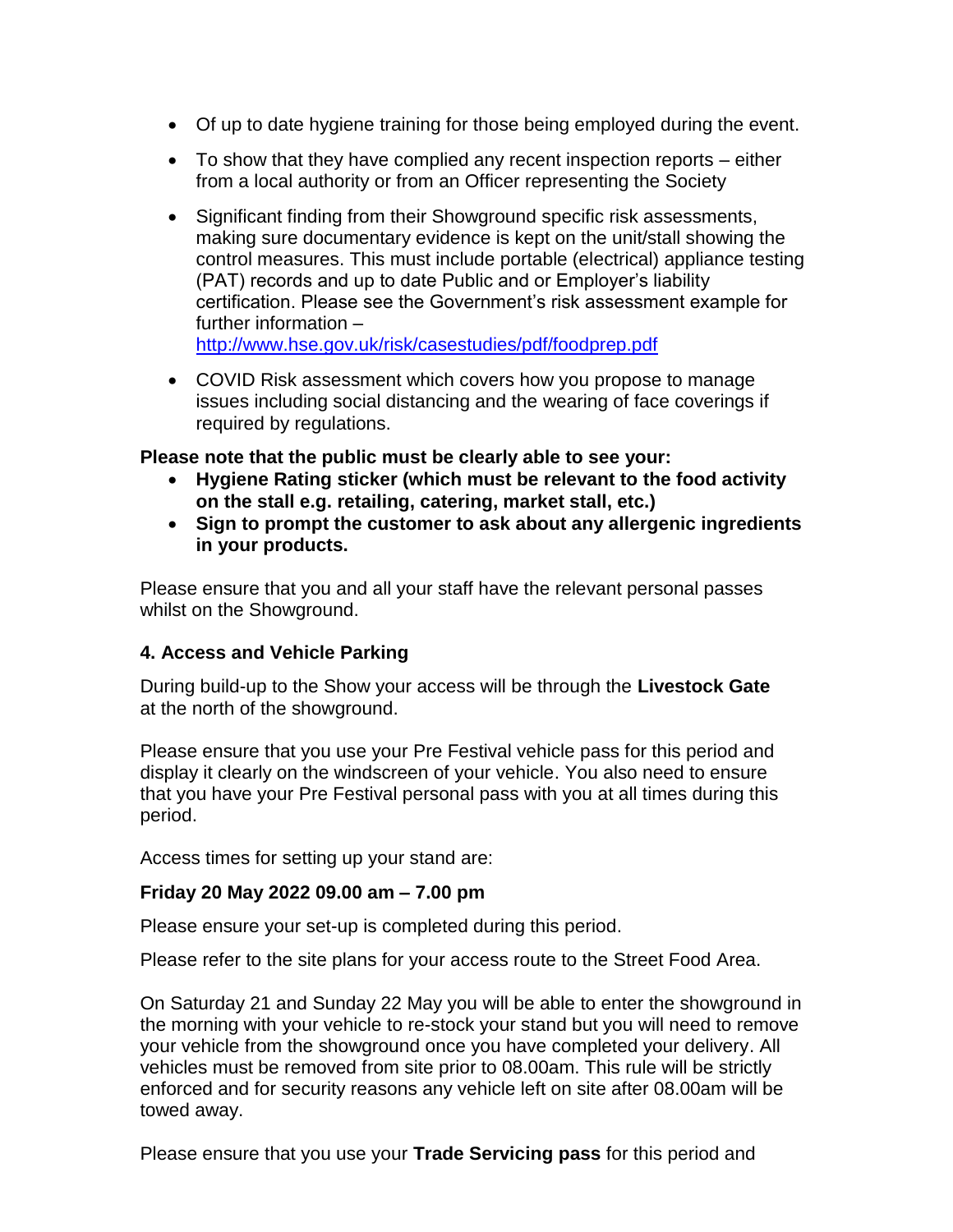display it clearly on the windscreen of your vehicle. You will be required to pay a deposit of £20.00 each day at the gate – It is vital you request your refund at the time when leaving the showground otherwise it will be forfeited.

#### **Please Note:**

There is a ban on the movement of vehicles on the showground between the hours of 8:00am and 7:00pm on Saturday 21<sup>st</sup> and Sunday 22<sup>nd</sup> May from 8am until 6pm.

The Street Food Area is open to the public between 9:00am and 6:00pm on Saturday 21 and between 9.00am and 5.00pm on Sunday 22 May.

#### **5. Alcohol and Licensing**

All exhibitors in the Street Food Area are reminded that the selling of alcohol for consumption on site or in retail form is only permitted under the following conditions:

- You may only sell alcohol with the prior permission of the organisers if you have not informed us in advance that you will be selling alcohol you will not be allowed to do so during the Festival.
- All sales of alcohol must be made by, or under the authority of a Personal Licence Holder.
- Your Personal Licence Holder must have submitted a current licence to the organisers prior to the Festival. We are required to keep these licences on file for the duration of the event and you must display a copy of the license at your stall. If we have not received a copy of your licence you will not be allowed to sell alcohol during the Festival.
- Sections 146 and 147 of the Proof of Age Policy, Licensing Act 2003 create offences relating to the sale of alcohol to a person under the age of 18. The Royal Welsh Agricultural Society Ltd (RWAS) is resolved to take all possible steps to ensure compliance with the law on this subject.
- To this end all persons involved in the sale of alcohol on the licensed area of the Showground (Zone C) must adhere to the following RWAS policy:
	- $\triangleright$  If a customer who looks under the age of 25 attempts to purchase alcohol, proof of age must be requested from the purchaser. The only acceptable forms of proof of age are a passport, driving licence or PASS approved proof of age card.
	- ➢ If satisfactory proof of age cannot be produced then the sale **must be refused.**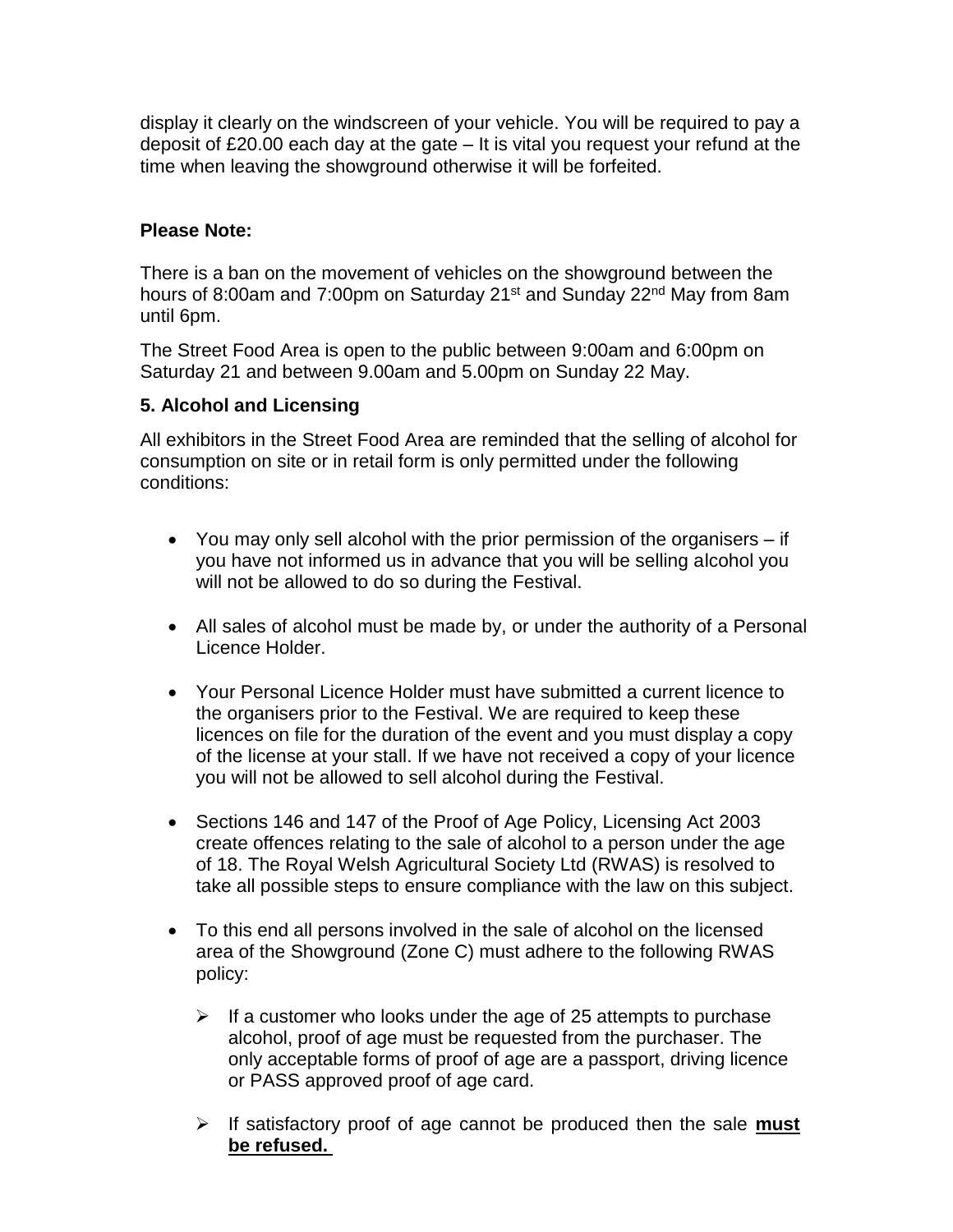- $\triangleright$  All staff involved in the sale of alcohol must be appropriately trained, with their training documented and regularly reviewed by their manager or employer.
- $\triangleright$  If you are giving away samples of alcoholic drink it is imperative that you monitor those picking up samples from your stand. If you are found to be providing samples to underage persons you will be stopped from giving away samples for the remainder of the show.

#### **6. Security**

For your convenience, dedicated security is provided within the area in addition to the showground security patrols.

There are storage rooms available in the Food Hall for the sole use of exhibitors but any stock left in these rooms is left at the exhibitor's own risk. Whilst every effort will be made to maximise security in this area no responsibility will be taken by the Royal Welsh Agricultural Society for any goods left in the storeroom.

Please ensure that your stand is manned throughout the open period of the Show. If you have to leave your stand unattended at any time due to unforeseen circumstances please contact a steward who will try to make arrangements to oversee your empty stand for short periods only.

Stock can be left on your stand overnight at your own risk. You should be aware that the Royal Welsh Agricultural Society cannot be held responsible for the loss or theft of stock from your stand.

As an added security measure, there is a locker room located off the Food Hall service corridor. This is available for the use of exhibitors only. You will be able to leave clothing / shoes / handbags etc in a locker rather than keeping anything of value on your stand.

If you have any worries about security during the Show or if you want to report any thefts / losses please contact a steward, or a representative of the Royal Welsh Agricultural Society whose office is located below the Food Hall.

#### **7. Waste Disposal**

- Bins will be strategically positioned in the area for the disposal of litter these will be emptied throughout the day.
- Exhibitors are responsible for their own waste disposal. If you are using cardboard boxes please ensure that any empties are flattened and removed to the nearest collection point.
- Do not allow any cardboard boxes or waste material to accumulate on your stand. This would contravene Fire Regulations.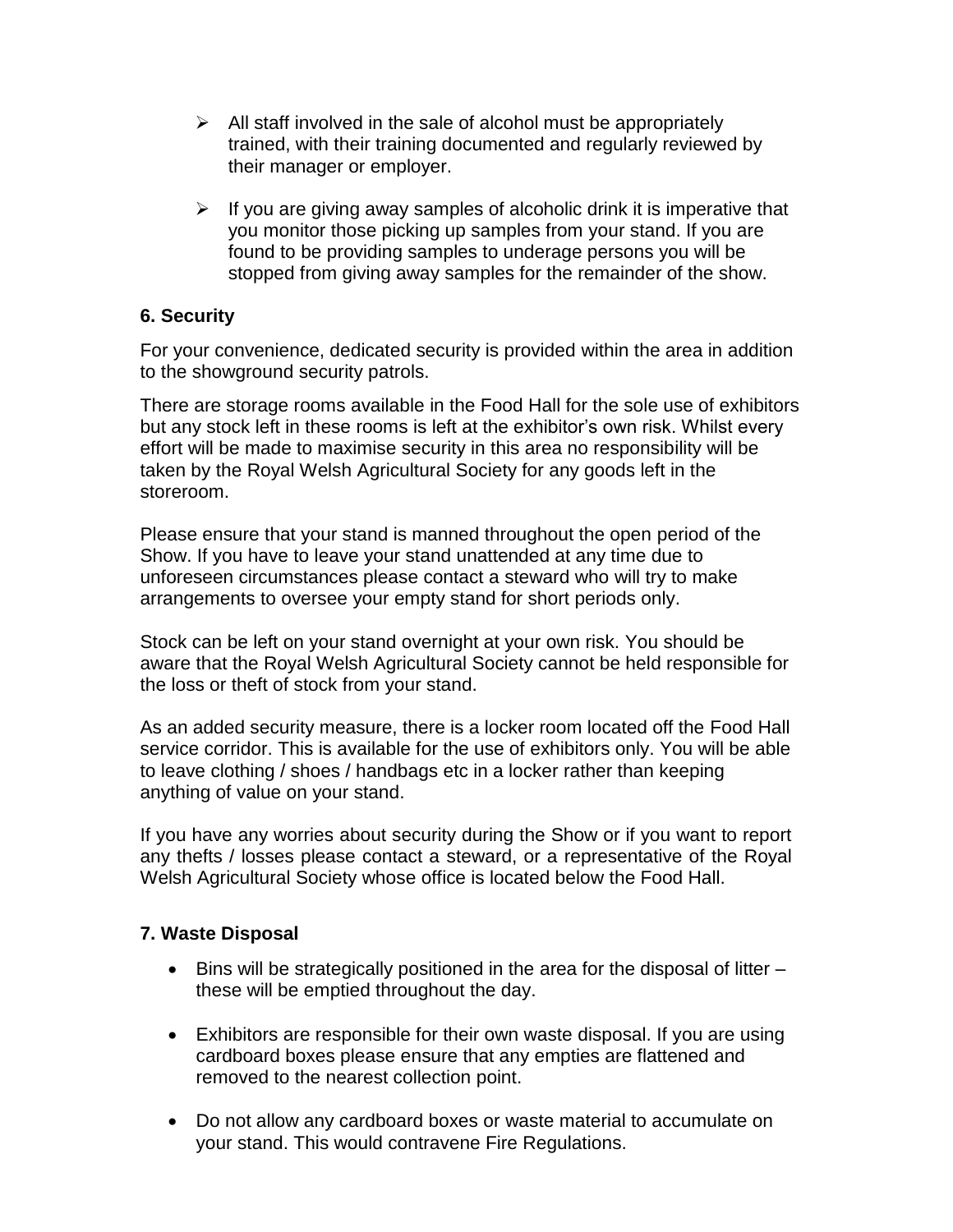- In order to help the Environment we suggest that you try to minimise potential waste with careful planning :
	- $\triangleright$  Reduce all surplus packaging on your products.
	- $\triangleright$  Try to re-use or recycle all packaging.
	- $\triangleright$  Reduce the use of plastic bags wherever possible.
- Please note the Society does not condone the usage of single-use plastic and this should be avoided at all costs.
- Please ensure that you do not leave any food waste behind at the end of the Show. Sinks etc should be cleaned when you have finished using them.

#### **8. Health and Safety**

- When accessing the site please drive slowly and carefully, paying full attention to the movements of others around you. The Showground can be congested during build-up and breakdown times so please show courtesy and consideration to others using the access routes.
- No children are allowed during the build-up and breakdown periods of the Show and access to the general public is strictly limited
- All electrical appliances must have a current, correct and legal Portable Appliance Test certificate. Any appliance not currently certified or failing a test or visual inspection will be removed from use. Please also make sure that any electrical equipment that you hire in (e.g. chillers / fridges) has the necessary certification.
- All hot equipment (hotplates / warming plates / reheating equipment etc) must be located at the rear of stands where it cannot come into contact with members of the public.
- Exhibitors are responsible for their own safe working environment. Please ensure that you and your staff are fully conversant with the Health & Safety at Work Act 1974 and with the Management of Health & Safety at Work Regulations 1999.
- The proprietor of a food business shall identify any step in the activities of that business which are critical to ensuring food safety and implement and monitor effective control measures accordingly – individual businesses are responsible for checking how the regulations apply to them.
- Exhibitors with equipment which has cabling of any length must inform us prior to the event so that, if necessary, cabling duct can be provided to ensure that a slip/trip hazard does not occur, either to staff or to members of the public.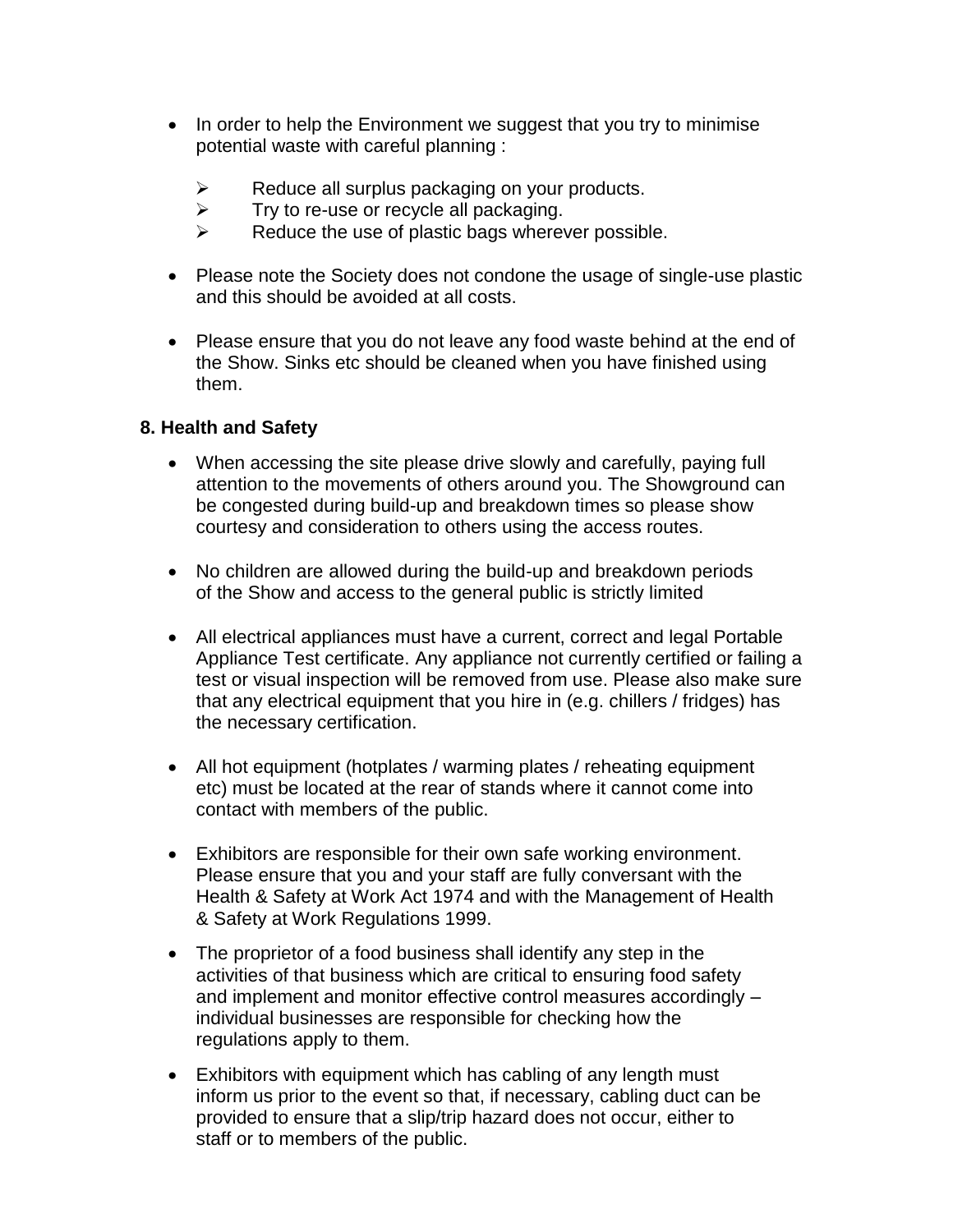- Any accidents or incidents must be reported immediately to a steward or to a representative of the Royal Welsh Agricultural Society whose main office is located on the show site below the Food Hall.
- Designated washrooms for utensils will be available for exhibitors. All exhibitors handling food will need to have access to hand washing facilities for staff and should ensure that they bring appropriate facilities with them. It is your responsibility to ensure that you comply with all Environmental Health requirements.

#### **9. Emergency Procedure**

Should it become necessary to evacuate the area the stewards and security staff will guide everybody to the relevant assembly point. It is on the corner outside the Shearing Centre.

#### **Exhibitors should follow this advice:**

Before leaving your stall make a quick visual check to establish whether there is anything unusual there or anything you don't recognise as your property.

If you find something do not touch it-remember the details and inform a steward or security person

If your cash receipts can be removed easily from your stall take them with you. If not, secure them and leave.

Ensure all your staff are accounted for.

Do not attempt to remove any of your property unless asked to do so.

Leave the area as directed by stewards or security

Do not attempt to return unless cleared to do so.

#### **10. Selling and Preparing Food**

The General Food Regulations 2004, the Food Hygiene (Wales) Regulations 2006 and Regulation EC 852/2004 apply to any moveable or temporary food premises.

Each exhibitor must:

- Ensure that food is supplied or sold in a hygienic way
- Identify food safety hazards
- Know what steps are critical for food safety
- Ensure that safety controls are in place, maintained and reviewed

Vehicles used for the delivery of food must be kept clean and in good condition. Vehicles used for transporting high-risk food should be refrigerated. All refrigerated vehicles used should be in good condition, in particular their